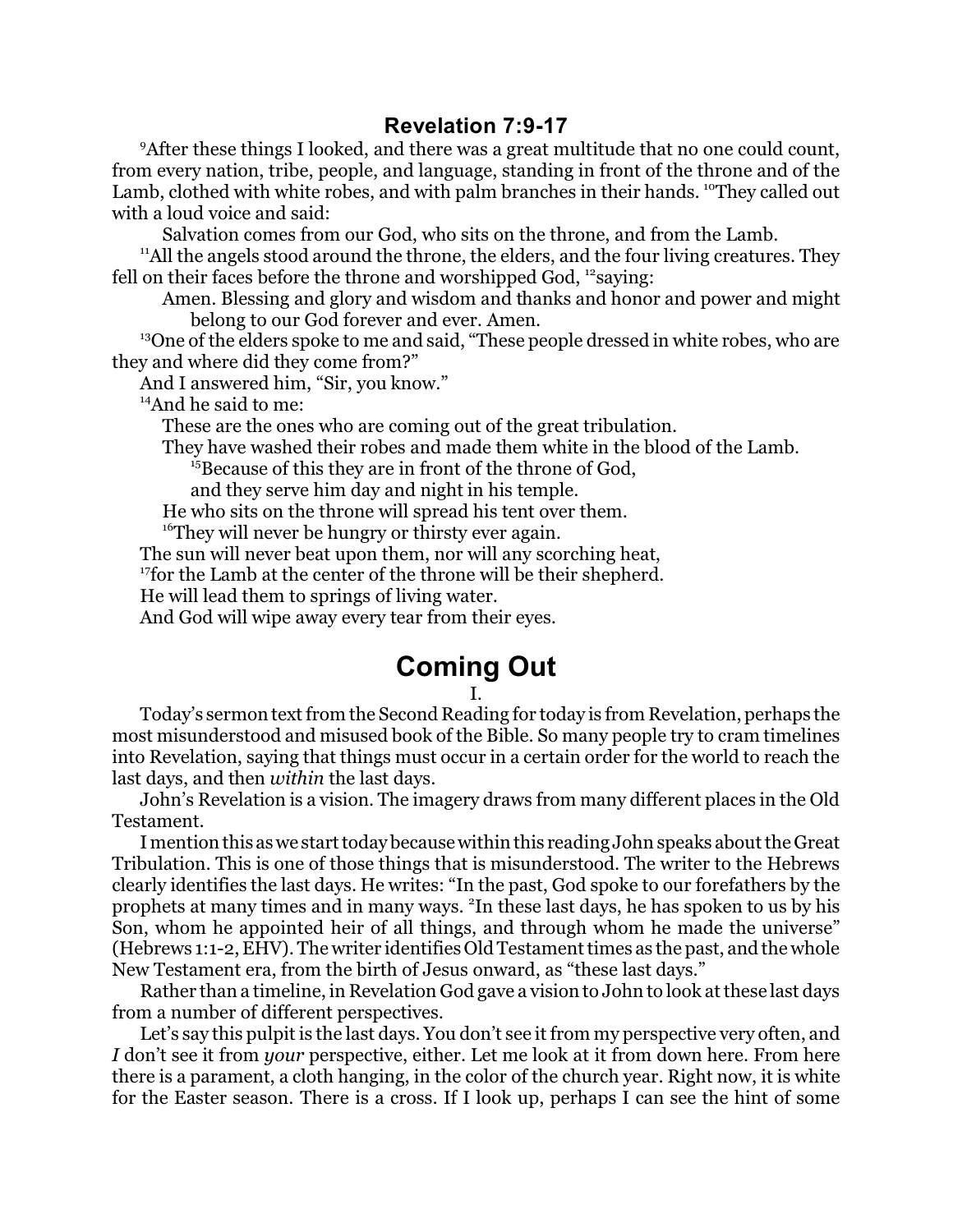electronic device peeking above the top, suggesting thatthere is something holding itthere.

From the opposite side, it looks much different. There are shelves in this pulpit. One holds a bottle of water. The top section has, not one, but *three* electronic devices. One is all set to continue the service after the sermon is concluded, another mirrors the screen, and still another contains words for the sermon itself, with highlights to note when the pastor needs to click to go to the next slide.

From the sides, things look still different, but we won't bother talking about them.

John, in his vision given by God, was privileged to see the End Times from several different perspectives. He wrote them all down for us in the book that contains his vision.

II.

"After these things I looked, and there was a great multitude that no one could count, from every nation, tribe, people, and language, standing in front of the throne and of the Lamb, clothed with white robes, and with palm branches in their hands" (Revelation 7:9, EHV). This particular part of John's vision shows the elect in heaven. The picture uses the Festival of Shelters from Leviticus 23 (beginning at verse 33). This was a festival at harvest time. Part of it was to wave branches from palm trees in the air. John's vision pictures the harvest of souls that are in heaven. They come from every part of humanity imaginable, but they all have something in common: they wear white robes to show they have been washed clean of all their sins.

While these are interesting details, the most important thing to note is what they are doing. These people from every nation, tribe, people, and language, are standing in front of the throne and in front of the Lamb, Jesus. The next verse tells us what they are doing: "They called out with a loud voice and said: Salvation comes from our God, who sits on the throne, and from the Lamb" (Revelation 7:10, EHV).Their words are words of worship. The most important thing they can do is to speak about the salvation God has brought to people.

III.

"One of the elders spoke to me and said, 'These people dressed in white robes, who are they and where did they come from?' And I answered him, 'Sir, you know.' <sup>14</sup>And he said to me: 'These are the ones who are coming out of the great tribulation'" (Revelation 7:13-14, EHV). "Are coming" is an importanttranslation. Onepopular version ofthe Bible translates "have come." The verb in the Greek is not past tense, but present tense. The process John sees in his vision is an ongoing occurrence.

Where they are coming from on an ongoing basis is also important to note. They are coming out of the great tribulation. Remember, the Last Days are the entire New Testament era. The great tribulation is not some mysterious portion of these last days, but is the entire last days.

Those who are coming out of this great tribulation have experienced many difficulties in their lives. Sometimes, perhaps, they have gone through times of persecution in their lives. In every case, they have dealt with sin and its consequences. They have experienced sorrow and tears and loss. They have dealt with things that are the result of an imperfect world after the Fall into sin—difficulty earning a living, bad weather, severe storms, violence, and everything else Jesus said would be the signs that the end is coming.

They have experienced these things, but they are coming out, one by one. Each faithful believer, at his or her own last day, hears that special call from the Lord Jesus to come to the eternal mansion he has prepared.

How is it possible, especially when we remember what scripture says of every human being: "Certainly, I was guilty when I was born. I was sinful when my mother conceived me"